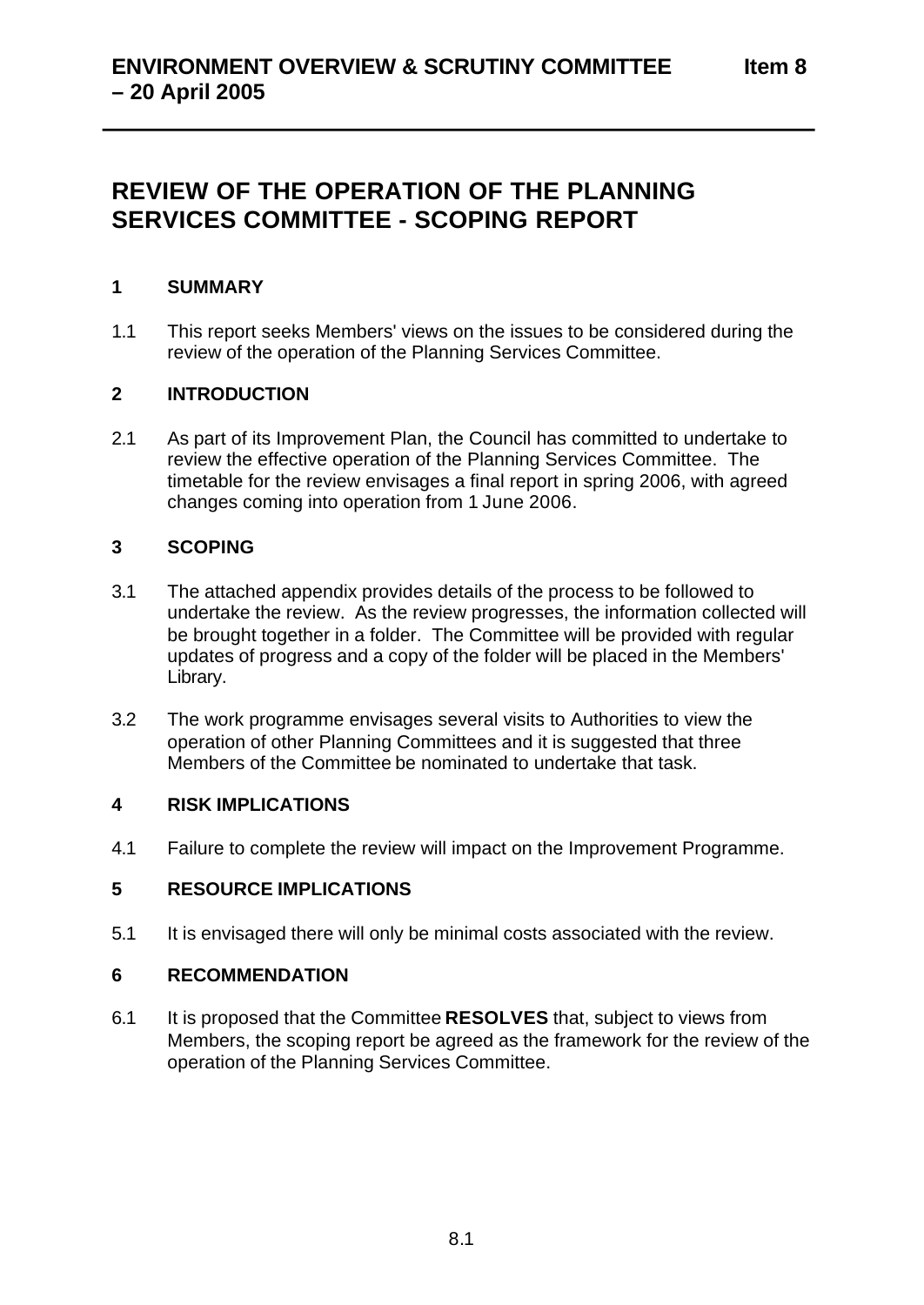Shaun Scrutton

### Head of Planning Services

### **Background Papers:-**

None

For further information please contact Shaun Scrutton<br>Tel:- 01702-318100 01702-318100 E-Mail: shaun.scrutton@rochford.gov.uk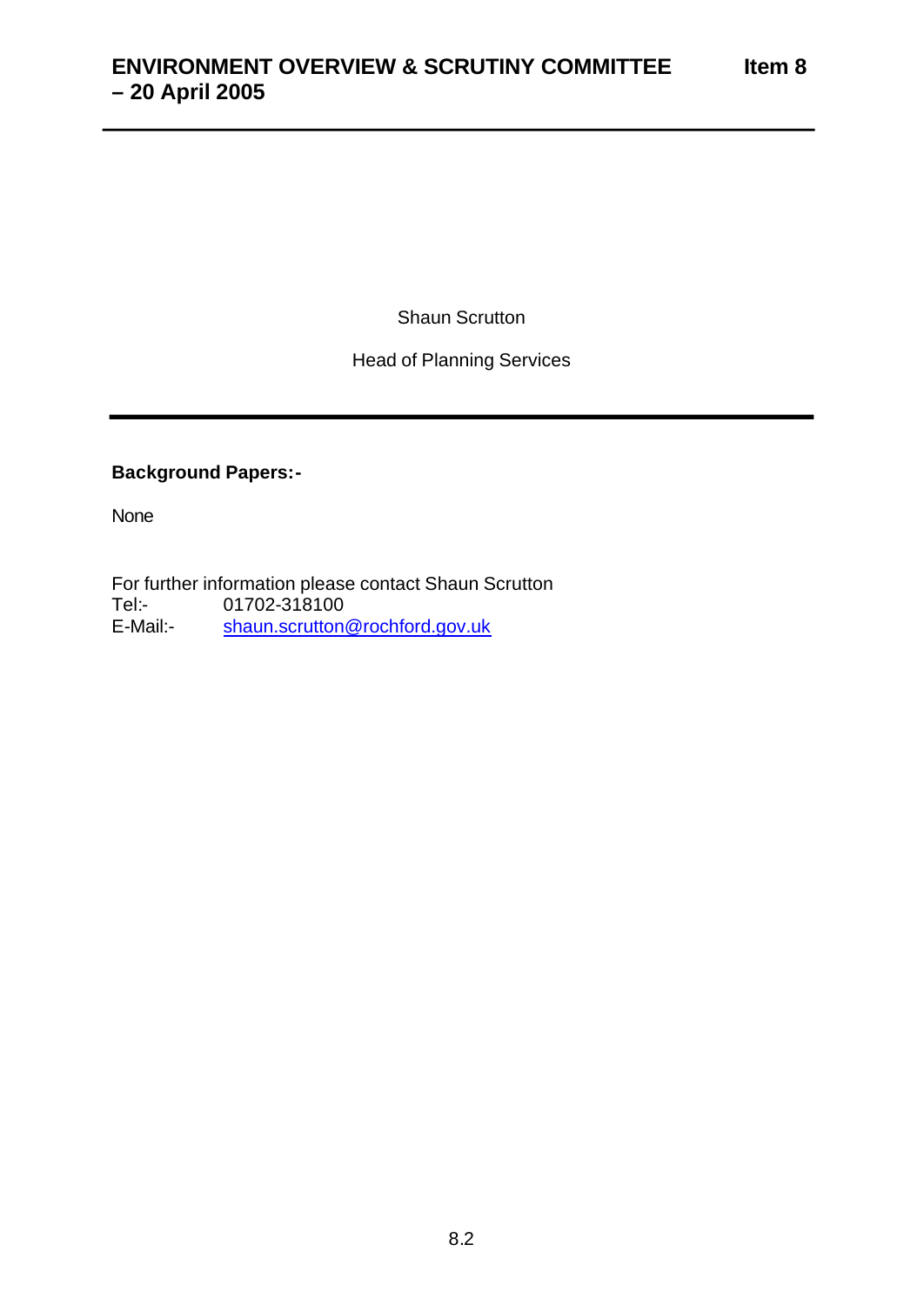**Appendix 1** 

## **OVERVIEW & SCRUTINY – SCOPING FORM FOR POLICY DEVELOPMENT/REVIEWS**

| <b>Committee: Environment Overview &amp; Scrutiny</b>                                                                                                                                                                                                                                                                                                                                                                                                                                                       | Date: 20th April 2005 |
|-------------------------------------------------------------------------------------------------------------------------------------------------------------------------------------------------------------------------------------------------------------------------------------------------------------------------------------------------------------------------------------------------------------------------------------------------------------------------------------------------------------|-----------------------|
| <b>Review Title: Operation of the Planning Service Committee</b>                                                                                                                                                                                                                                                                                                                                                                                                                                            |                       |
| <b>Terms of Reference:</b>                                                                                                                                                                                                                                                                                                                                                                                                                                                                                  |                       |
| To review the operation of the Planning Services Committee and, in particular, to consider:<br>1. the size of the Committee and its effectiveness in delivering decisions;<br>2. the options for public speaking as part of the determination of applications;<br>3. the arrangements for undertaking site visits;<br>4. the arrangements for presenting reports to the Committee, particularly the electronic<br>presentation of material;<br>5. the frequency of meetings; and<br>6. the form of reports. |                       |
| Witnesses: Who? Why?                                                                                                                                                                                                                                                                                                                                                                                                                                                                                        |                       |
| Witness 1: Chairman of Planning Services Committee, Leader of the Council, Member<br>representative from each Group.                                                                                                                                                                                                                                                                                                                                                                                        |                       |
| Witness 2: Chief Executive, Corporate Director (LP&A), Head of Planning Services, Head<br>of Legal Services                                                                                                                                                                                                                                                                                                                                                                                                 |                       |
| Witness 3: Parish/Town Councils, Other Local Authorities.                                                                                                                                                                                                                                                                                                                                                                                                                                                   |                       |
| Witness 4: Planning Agents                                                                                                                                                                                                                                                                                                                                                                                                                                                                                  |                       |
| Witness 5: Audit Commission                                                                                                                                                                                                                                                                                                                                                                                                                                                                                 |                       |
| Witness 6: Applicants (recently determined applications).                                                                                                                                                                                                                                                                                                                                                                                                                                                   |                       |
| Information to be gathered: Perspectives on the operation of the Planning Services<br>Committee.                                                                                                                                                                                                                                                                                                                                                                                                            |                       |
| Documents: What? Why?                                                                                                                                                                                                                                                                                                                                                                                                                                                                                       |                       |
| Document 1: Primary legislation                                                                                                                                                                                                                                                                                                                                                                                                                                                                             |                       |
| Document 2: Council Constitution                                                                                                                                                                                                                                                                                                                                                                                                                                                                            |                       |
| Document 3: Rochford CPA Report 2004                                                                                                                                                                                                                                                                                                                                                                                                                                                                        |                       |
| Document 4: ODPM: Diversity and Equality in Planning                                                                                                                                                                                                                                                                                                                                                                                                                                                        |                       |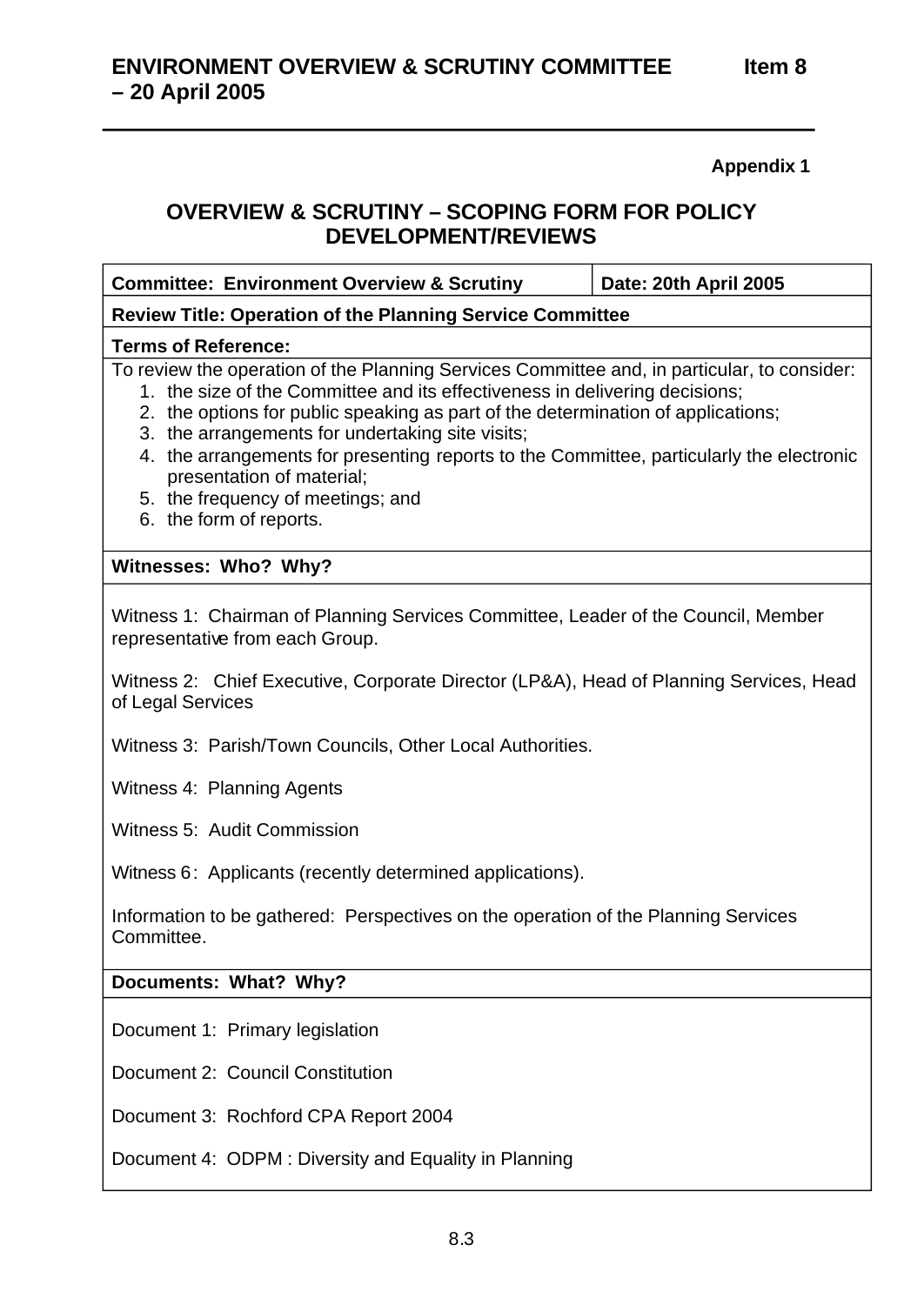# **ENVIRONMENT OVERVIEW & SCRUTINY COMMITTEE Item 8 – 20 April 2005**

Document 5: ODPM : Making the Planning System Accessible to Everyone

Document 6: ODPM : Community Involvement in Planning.

Information to be gathered:

Key information from documents on the delivery of a Planning Service. Note: This list is not intended to be comprehensive and will be added to as the review progresses.

### **Site visits:** *Where? Why***?** *When?*

Site visits to a small selection of Authorities to review the operation of Planning Committees elsewhere – look at best practice elsewhere.

Information gathered will inform the Rochford review.

Timetable to be arranged. A small group of Members from the Environment Overview & Scrutiny Committee to undertake the visits.

### **Consultation/research:** *Who? Why? What?*

Questionnaire Survey of other Local Authorities in the Rochford family group (Audit Commission grouping) to gather information about size, frequency, membership, etc., of Planning Committees.

Local Focus Group to get public perception of operation of Planning Services Committee.

Information to be gathered:

The data gathered will provide a broad perspective on the operational arrangements for Planning Committees elsewhere in Authorities with similar characteristics to Rochford.

### **Venues to be used for evidence gathering:** *Where? When?*

Civic Suite - Committee Room 4 - Informal meetings and interviews - to be arranged.

Council Chamber for formal meetings, as required.

Visits to other Authorities - to be arranged.

### **Officer support and other resources:**

Head of Planning Services

Head of Legal Services